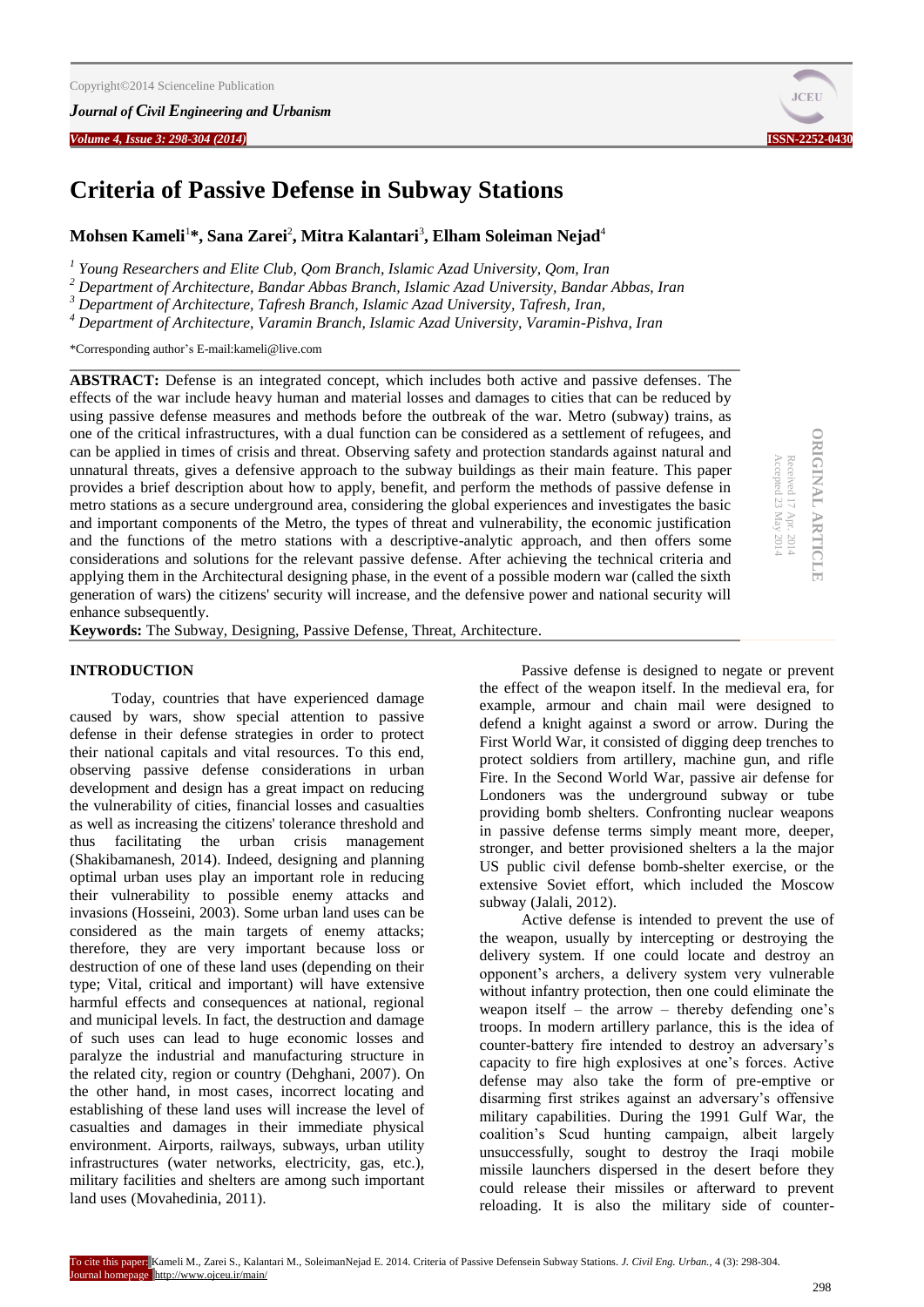proliferation as practiced, for example, in the Israeli strike against the Iraqi nuclear reactor at Osorio in 1985. These latter two examples represent the modern offensive element of defense in which a defensive act is carried out offensively (Asgharian Jedi, 2004).

### **2. The research objectives**

The main purpose of this research is to extract and develop those technical criteria to improve the architectural design of metro stations, based on the passive defense essentials, and to enhance national capabilities, especially in order to protect the physical and human resources.

The present study also includes other purposes, which are in the next priorities, but each one alone can be the starting point for major projects and other applications, in the field of military studies and especially, the passive defense.

Some of the most important goals that are considered further in this study are as follows:

1- Engineering of the passive defense, (emphasized by the Supreme Leader)

2- A relative reduction of scientific gaps in the field of the technical knowledge about the architectural design of subway constructions, based on protective and defensive essentials, in the country

3- A better understanding of the modern conflict environment (the so-called sixth generation warfare), and updating the theoretical and technical knowledge about the efficacy of current passive defense principles, in architectural design of subway stations.

4- Development of a common language between architecture and urban design specialists, with expertise in military sciences, through:

a) The Explanation of the great facilities resulting from a combination of architecture and urban design principles, with defensive considerations

b) Understanding the impact of architectural design of underground buildings on the level of user safety, especially in modern warfare conditions

# **MATERIAL AND METHODS**

The present article, which applies a descriptive analytical method, is based on written and library studies, followed by field studies through interviews with experts, as well as observation techniques and simplifying information methods to identify weaknesses and gaps, and finally, present the technical standards of architectural design for the subway constructions, in an attempt to answer some of the key requirements.

| Country                       | <b>Measures</b>                                                                                                                                                                                                                                                                                                                                                    |
|-------------------------------|--------------------------------------------------------------------------------------------------------------------------------------------------------------------------------------------------------------------------------------------------------------------------------------------------------------------------------------------------------------------|
| Germany                       | Compilation of laws and required support for passive defense<br>Double use of facilities, shelters<br>Compilation of preparatory measures for foundation of cities in the area of land aiming at equal distribution of small and<br>medium cities after World War II                                                                                               |
| Switzerland                   | Establishment of a safe subway in proper depth functioning as urban life and shelter<br>Necessity for public shelters, multipurpose, in required numbers at desirable areas of the country<br>Compulsory development of shelters by private units through public partnership and financial encouragement of the<br>government                                      |
| <b>Former Soviet</b><br>Union | Use of shelters and evacuation plan by people regarding major and target areas to safe places prior to attack of the enemy<br>Construction of simple and light shelters for people<br>- Construction of strong shelters for maintaining industrial installations and workers<br>- Great depth of the subway for required policies to be used by people as shelters |
| America                       | Construction of similar military stations and dispreading of the same<br>Strengthening of Intercontinental ballistic missiles and headquarters and control of telecommunication centers thereof<br>Construction of light and atomic fall resistant shelters for protection of population and public evacuation of highly populated<br>areas                        |
| Sweden                        | Construction of shelters at residential buildings to be used as parking space, storage room at the peacetime<br>Establishment of power centers, fuel reserves and urgent supplies beneath ground<br>Execution of the plan for probationary evacuation of threatened areas by the people to more safe areas                                                         |
| Denmark                       | Construction of shelters at personal buildings and factories                                                                                                                                                                                                                                                                                                       |
| Finland                       | Establishment of group shelters made of reinforced concrete and drilling inner rock shelters                                                                                                                                                                                                                                                                       |
| Pakistan                      | Taking cautionary measures such as control of lighting system of roads, camouflage and concealment                                                                                                                                                                                                                                                                 |
| North Korea                   | Adoption of decentralization policies aiming at decrease of vulnerability of vital and significant resources<br>Transfer of a major part of vital and critical facilities and civil installations to the depth of earth and inner parts of rocks                                                                                                                   |
| India                         | Use of voluntary public organizations in urban defense operations                                                                                                                                                                                                                                                                                                  |
| Italy                         | Use of specialized services for civil defense: mountaineering federation and<br>Convention of briefing classes at schools with respect to passive defense                                                                                                                                                                                                          |
| Former Yugoslavia             | Having enough food reserves in a country and control of market as well as ration of significant items such as gas station<br>Closing down schools and universities at the wartime and use of the said places by army                                                                                                                                               |
| China                         | Foundation of military and nucleus centers at mountaineering areas and forests<br>Development of Chinese defending wall as the clearest and the most effective measures taken earlier by humans regarding<br>passive defense                                                                                                                                       |
| Iraq                          | Construction of shelters, hospitals and communication centers in depth of earth<br>Fixing restrained aerial balloons surrounding economic, military and vital centers                                                                                                                                                                                              |
| France                        | Teaching people to campaign against dangers and protection themselves and passive defense measures<br>Amazing wall construction as an important passive defense                                                                                                                                                                                                    |

**Table 1.**Passive defense measures in different countries

The Source: Yeganeghi, 2012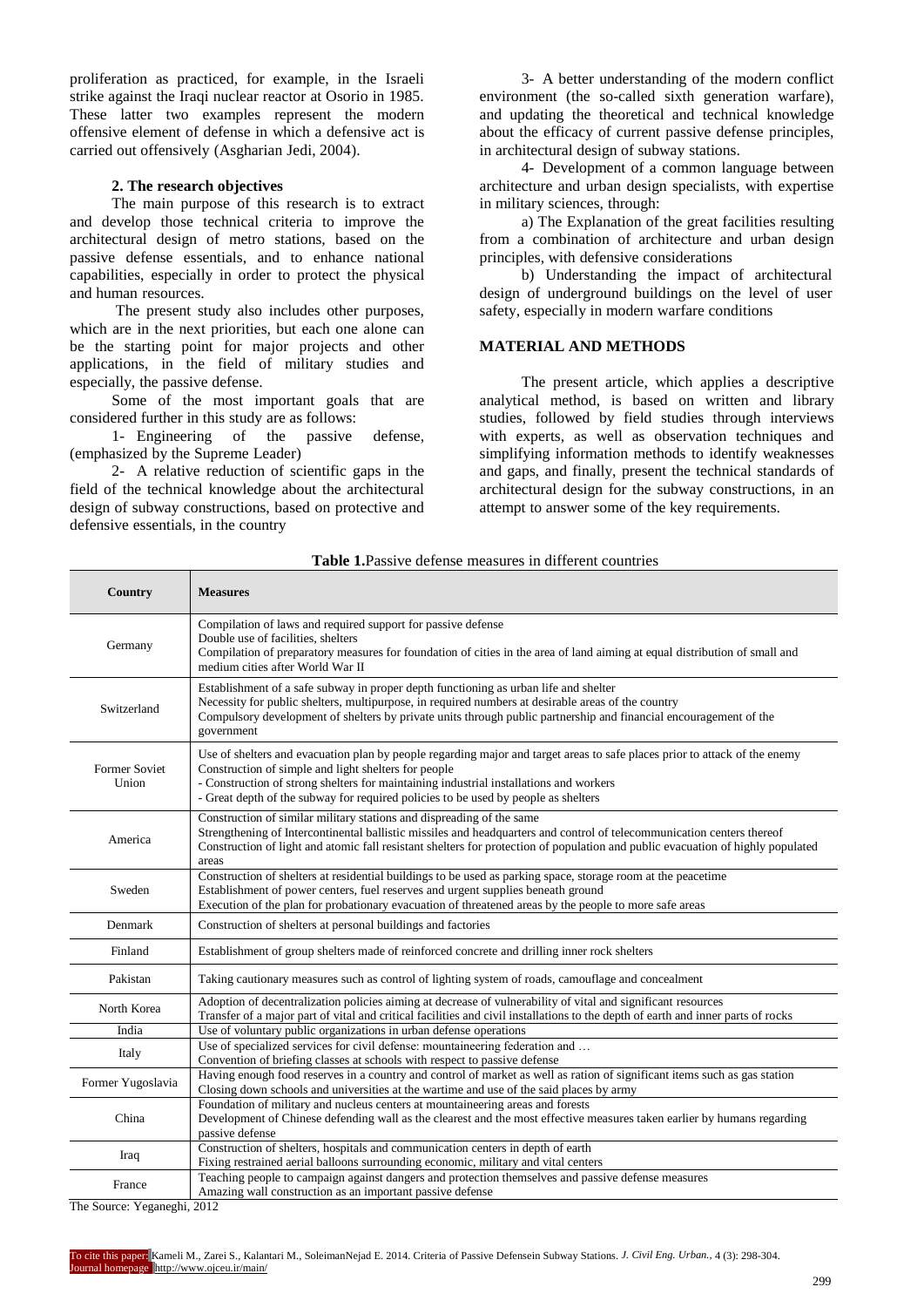# **4. Definitions**

 A review of the definitions of the passive defense:

• In row (b) of Article (1) in the Executive Regulations section (11), article (121) at the Fourth development plan Act, the definition of passive defense is presented as follows:

 A set of non-weapon actions which reduces the human vulnerability, the buildings and structures damages and the equipment and state highways, against the hostile and destructive enemy actions, or reduces the risk of unnatural disasters, is called the passive defense.

 City train system: It is defined as a set of independent railway lines, places, surface and subsurface spaces, facilities, equipment and machinery, which is responsible for transporting passengers in the city or its suburbs, through railways.

• Shelter: Refers to the place, where can resistance against the hit bombs, missiles, rockets and …, to prevent personnel, equipment and installations and partially eliminate the effects of the fragmentation and the blast wave.

 Metro station: One of the most important components of the subway system, that is designed and constructed on the surface and sub-surface (underground), and connect the surface with the railways.

# **5.Measures taken by different countries in passive defense:**

In order to remain safe from natural and artificial threats, each country is seeking for a collection of measures by which it can minimum corresponding damages incurred by financial and bodily damages of its personnel. The following is a brief summary of measures taken by various countries in the field of passive defense (Yeganegi, 2012):

# **6. Passive defense in architecture**

Architecture and urban development as an intermediate can raise the defense power, and satisfy the need of security in Maslow's hierarchy and survive the human. In "Extix", the word "defense" applied when somebody faced with man-made threats, but the term "safety and protection" is used when somebody is encountered with natural threats (Abolhassani, 2005). This psychological approach in architecture and urban development can improve human security at all levels of planning and design. Passive defense methods in architecture and urban development can reduce the damages of natural threats and bombardment (Blum, 2010). Passive defense methods can also protect human from earthquakes, in times of peace.

Offensive actions of an enemy include detection of targets, recognition, destruction and fleeing; the following steps can postpone the enemy to reach his targets; these architectural requirements are categorized into 5 groups (Asgharian, 2004):

1-Planning, which includes: site selection and deployment, the obstacles, the distribution and obstacles, the distribution and management of construction and the operation

2-Counter Surveillance

3-camouflage, concealment and deception

4-Designing, which includes interior design, multifunctional spaces, normal and emergency entrances and exits, restoration, interior and exterior face of the construction

5-construction, which includes infrastructure networks, installations and fortifications

#### **7. Engineering Subways**

In subway systems, lines are in concentric circles or they are radial or they are radial lines across the concentric circles; for example, in network planning of New York City subway, both parallel and radial lines are used. Metro system in Paris has both central and radial systems but London has only the radial system. Tehran Metro has a radial system; all intersections meet in the city center, but the start points and end points goes around Tehran.



**Map 1.**Moscow subway system

### **8. Warden's Five Rings**

Warden's Five Rings represent a theory of military strategic attack, based on five levels of system attributes. They are named in honor of [Col.](http://en.wikipedia.org/wiki/Colonel_%28United_States%29) [John A. Warden III,](http://en.wikipedia.org/wiki/John_A._Warden_III) a former [USAF](http://en.wikipedia.org/wiki/United_States_Air_Force) officer and theorist of air power.

The Five Rings include:

- [Leadership](http://en.wikipedia.org/wiki/Leadership)
- Organic/System Essentials/Key Production
- [Infrastructure](http://en.wikipedia.org/wiki/Infrastructure)
- [Population](http://en.wikipedia.org/wiki/Population)
- Fielded Military Forces

Each level of system or "ring" was considered one of the enemy's centers of gravity. The idea behind Warden's five rings was to attack each of the rings to paralyze their forces, an objective also known as physical paralysis. To optimize a strike attack the attacker would engage as many rings as possible with special emphasis on taking out the center ring, which is the enemy's leadership. This would result in total physical [paralysis.](http://en.wikipedia.org/wiki/Paralysis)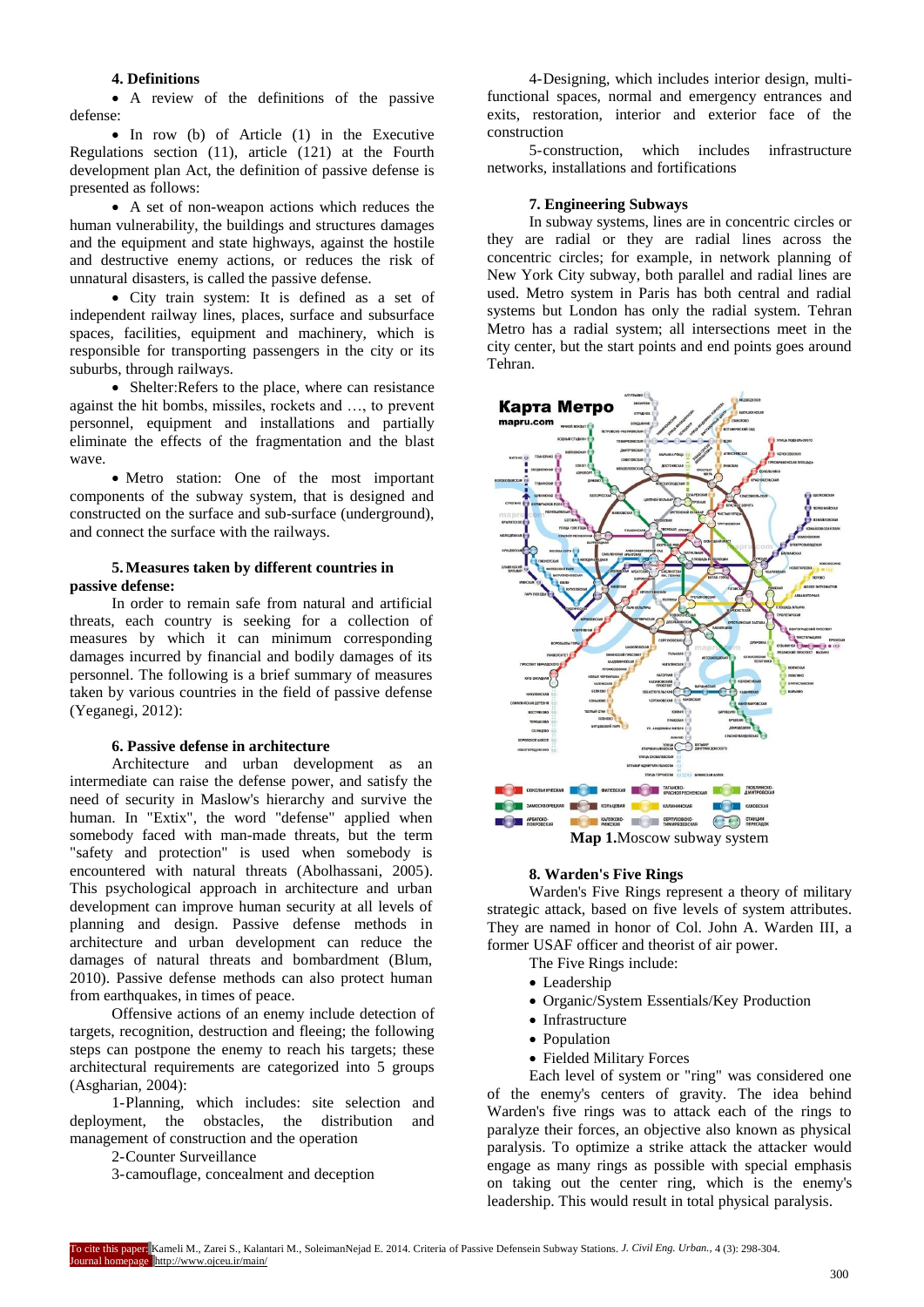Warden's theories on the application of air power in modern war have been criticized as little more than a reiteration of earlier strategic bombing concepts discredited by historical analysis of the [Second World](http://en.wikipedia.org/wiki/Second_World_War)  [War](http://en.wikipedia.org/wiki/Second_World_War) and the [Vietnam War,](http://en.wikipedia.org/wiki/Vietnam_War) similar to the effect on the writings of Giulio [Douhet.](http://en.wikipedia.org/wiki/Giulio_Douhet) Dismissal of the theories has led some to mistakenly conclude that the theories have no application, thereby missing the application of air power as a modern means of accomplishing the Strategic Indirect of Sir [B. H. Liddell Hart.](http://en.wikipedia.org/wiki/B._H._Liddell_Hart)



**Figure 1.** Five Rings of Warden

An important matter in the subway system is classification of the interior parts and components of Metro, depending on their functions and applications in critical and safe conditions; this classification is as follows:

# **9. Various parts and components of metro and passive defense considerations**

The subway consists of various parts, such as tunnels, stations and spaces in stations (e.g. platforms, entrances and exits, corridors, stairs, etc.) and depot and parking lot. Therefore, Passive defense measures should be considered in design of these parts (Mirzaii, 2009).

**Tunnels:** the subway tunnel is one of the most important parts of it, which is for transportation of people and materials by trains and is one of the most important underground structures.

This structure could have second functions in crisis conditions; with constructing appropriate access for it , according passive defense measures, it can have the function of a carrier for the municipal utilities, such as: electricity, water, telecommunication, etc. and can have the function of a connection between the urban centers as an emergency exit for the city. Depot and parking lot: the depot and parking lot are also another important part of the subway system, which can be on the surface or subsurface.

Since this part is extremely crucial, passive defense principals in this area are important and the following points should be considered:

Establishing appropriate protective walls, surrounding depot and parking lot, equipped with fixed Day and Light CCTV cameras which are sensitive to motion and have appropriate magnification, to cover the image of the area

Using theft sensors and alarms at the depot and parking lot

Storing enough water for fire fighting purposes (with automatic and hand water jet) at the parking area and the depot and garage

- Creating emergency paths at the parking lot

**Stations**: station is a connecting area between the surface and railways, which provide services and facilities for individuals. Stations must be secured in their function against the threats (conventional and unconventional), with appropriate depth (for different applications), multiple usage (for usage as a public safe haven for travelers with enough capacity) and with proper access (Dehghani, 2007).

#### **10. Priority criteria of the subway system**

The subway is very vulnerable; these vulnerabilities include: the train damages, the water, electricity and Telephone installation damages, the tunnel collapses, the rail failures, vulnerabilities in software systems and computer networks, transportation systems, human resources and experts, key components, etc. The subway installations depend on the surface facilities, and this is one of the weak points of it. The electricity, water and telephone installations are entirely dependent on the surface facilities, and all of Metro network (at ordinary and crisis conditions) will fail, if these facilities damage in any case; so this is required to predict and provide some emergency systems (Dehghan, 2007). Since the subway structure can be applied as a haven at crisis conditions, and have a dual function, the feasibility evaluation of this structure, among other alternatives is important, for protecting and supporting usage by nonmilitary civilians against the danger arising from aerial and artillery bombardment. The following priorities are presented and some optimized factors in the subway building obtained, to provide the dual function and reduce vulnerability (Imensazan, 2011).

| <b>Table 2.</b> Priority assessment criteria or the subway building                |                                                                                                                                                                                       |  |
|------------------------------------------------------------------------------------|---------------------------------------------------------------------------------------------------------------------------------------------------------------------------------------|--|
| The Priority assessment criteria                                                   | The Subway building                                                                                                                                                                   |  |
| The Priority based on the scope and scale of major urban<br>applications           | Local-municipal                                                                                                                                                                       |  |
| The Priority based on the areas of functional necessity                            | Necessary                                                                                                                                                                             |  |
| The Priority based on the application in crisis                                    | Direct usage (keeping the current function)                                                                                                                                           |  |
| The Priority based on the Sensitivity of the enemy<br>(Strategic or non-strategic) | The first priority is attacking (a strategic objective) and the next is functional<br>The second priority is attacking (the objective : psychosocial war) and the next is<br>physical |  |
| The Priority based on the Flexibility of the location                              | Multi-functional capabilities                                                                                                                                                         |  |
| The Priority based on the physical resistance against damages                      | High                                                                                                                                                                                  |  |
| The appropriate action for each of urban usages when threatened                    | Keeping the form and the usage                                                                                                                                                        |  |

**Table 2.**priority assessment criteria of the subway building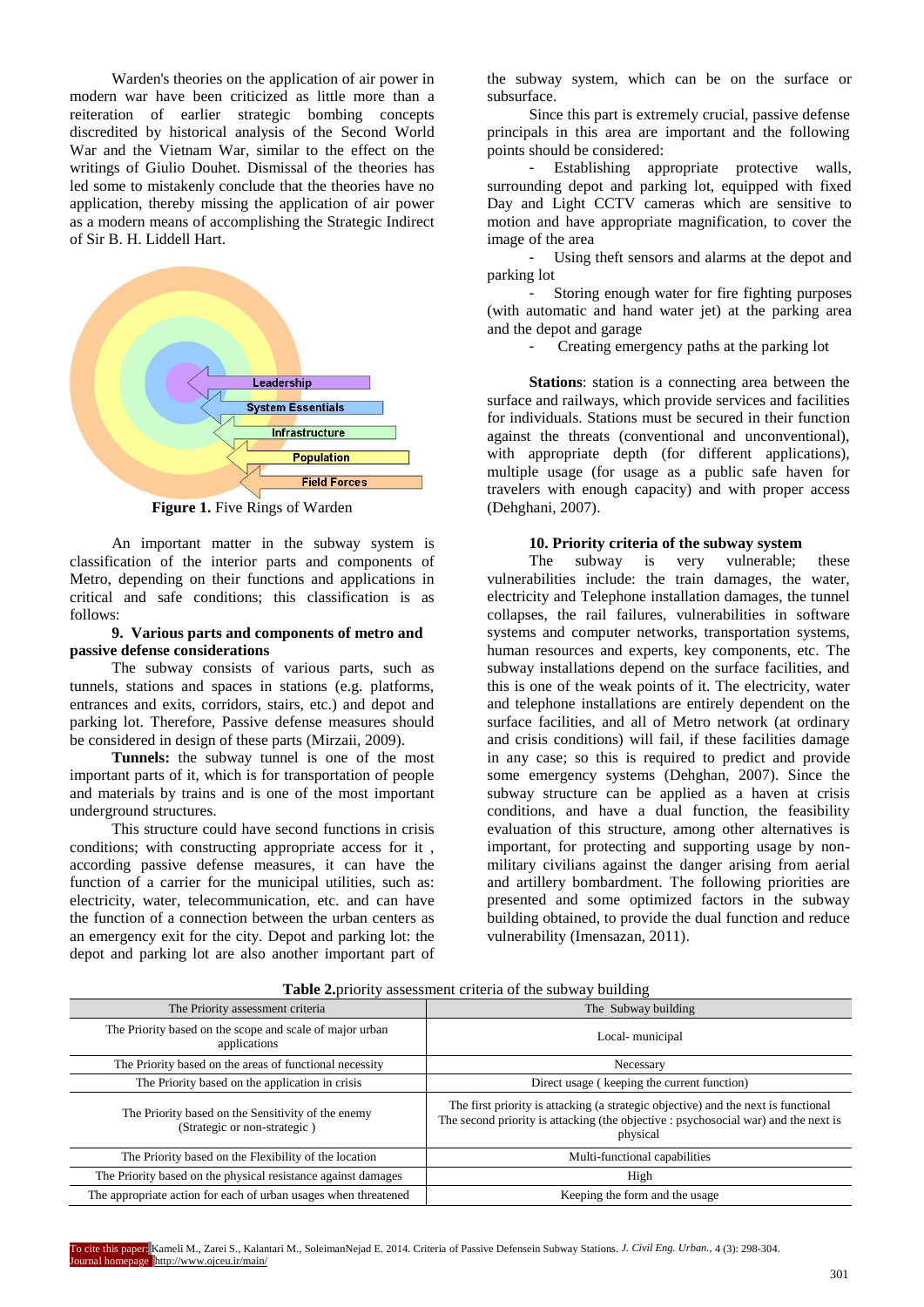# **1. The structure of subway stations**

The definition of a successful project is various in different times and eras, and the principles of subway station designing need a dynamic structure, like all other public places, which change according to the current necessity and demand and are flexible and applicable. There is no specific principle or criteria for designing subway stations and the principals of designing are usually determined by owners and performers of projects, due to the location, conditions, facilities and services offered by the station as well as international standards of fire protection, the principals of public spaces designing, architectural standards of handicaps and general principals and dimensions of transit and transportation systems (Ghazi Zahedi, 1987).

# **12. Guidelines for optimal design**

Assimilation (camouflage principle):

In Assimilation, the components of a system become homogeneous with its surrounding environment, in a way that, it displays the minimal contrast with that environment.[The use of non-Euclidean geometry (fractal) lon the surface of Metro components, such as: the main inlet and outlet doors of the metro station, the entire air vents, etc. (Salarifar, 2005). Only, the assimilation and uniformity with the surrounding environment, respecting the exterior architecture should be considered or designing of components like the ducts, due to the traditional architecture, to obtain an elegant, uniform environment.

• The entrances and exits of the subway station should conform to the surrounding environment in material, color, shape, texture, form, etc. Provided that they will attract and invite passengers. One of the features of an exterior design for the station is to be easily identified by users.

• It is crucially essential, to observe the camouflage, simulation and uniformity principles, in emergency entrances and exits, at appropriate points.

Concealment (the concealment principle):

The concealment terminologically, means to hide individuals or objects in the surrounding environment from the enemy, so that the threat factor or the enemy could not detect or recognize it, at the first step or if he can, could not shoot directly to the critical points of it (Khatamolanbia, 2005).

This principle is applied in the subway stations in the critical places, spaces, installations, facilities, etc. so, some instances of using it in the subway stations will be presented in the following:

 Cover the command and control centers, by hiding them (for domestic threats).

• Not to use signs and panels for equipment units, safety and security systems, etc.

• Easy access to emergency ventilation systems (the storage of ventilation facilities).

Safety and security systems, including:

- Hidden cameras (input and output, station spaces and platforms, tunnels).

-NBC or attack warning sensors.

-Sensors for drug discovery.

-Emergency entrances and exits.

-The main areas for electrical installations (Power posts).

 Water and fuel tanks for surface and subsurface areas

• Stockpiles for Specific and required parts of the station, depot, etc.

False targets (the deception principle):

The deceptive projects are designed for the emergency entrances and exits, the emergency ventilation parts and the entire surface structures, that are required for the second performance of the subway, inside the context of residential neighborhoods, with residential and commercial usage or architectural design (view and plan), to convey the abstract concept of falsity and unrelated functions of that structure. For example, consider the emergency entrances and exits and shelters inside the neighborhoods. Under normal conditions, design some false concepts, such as: local power buildings, the gas pressure reducing station or other similar cases, which need less constant traveling.

The dispersion and distribution principle: the dispersion means, an appropriate and reasonable distance, between the members of a system as a whole, so that prevent the entire system to be a single target against the enemy attacks. There, should be the possibility of mission for the system in the dispersion.

Distribution means that, the critical sectors of a system (such as specific sections in the depot storages), could be moved and transported to another location, in the crisis conditions (Divsalar, 2006). The distribution of the subway systems can be represented in this way: since the subway systems are composed of various components, and these components work together to continue the activity and motion of the subway system, an appropriate distribution pattern is needed, which separate the critical system components aside, and distribute them in different sections of the system, so that prevent the critical parts, to be a single target against the enemy attacks or threats.

For instance, there are different sections such as management and control, ticket sales, checking ticket terminals, ventilation systems and air vents, electrical equipment, power posts, the electronic systems, etc. to control and protect the platform, entrances and exits, etc. in a subway station, which are located in an area of several thousand feet in the normal conditions (Salari Far, 2005)

The critical parts of this complex, like the management and control, the ventilation and air conditioning vents, power posts and electronic systems should be away from each other, as far as possible, and should not be adjacent to each other. In this way, the system is less vulnerable against the threats, because the treating factor needs to design a different operation plan, to destroy or damage each of these parts; and it will raise the costs for the aggressive force and decrease the possibility of their success in destroying or disabling the entire system.

Therefore, compliance with the below requirements in designing and implementation is necessary:

- The central control systems must be independent at each station, in the crisis conditions, and continue their performance (as a shelter), in the crisis situations

- In designing the emergency entrances and exits into the main input and output, it is necessary to observe the distribution principle.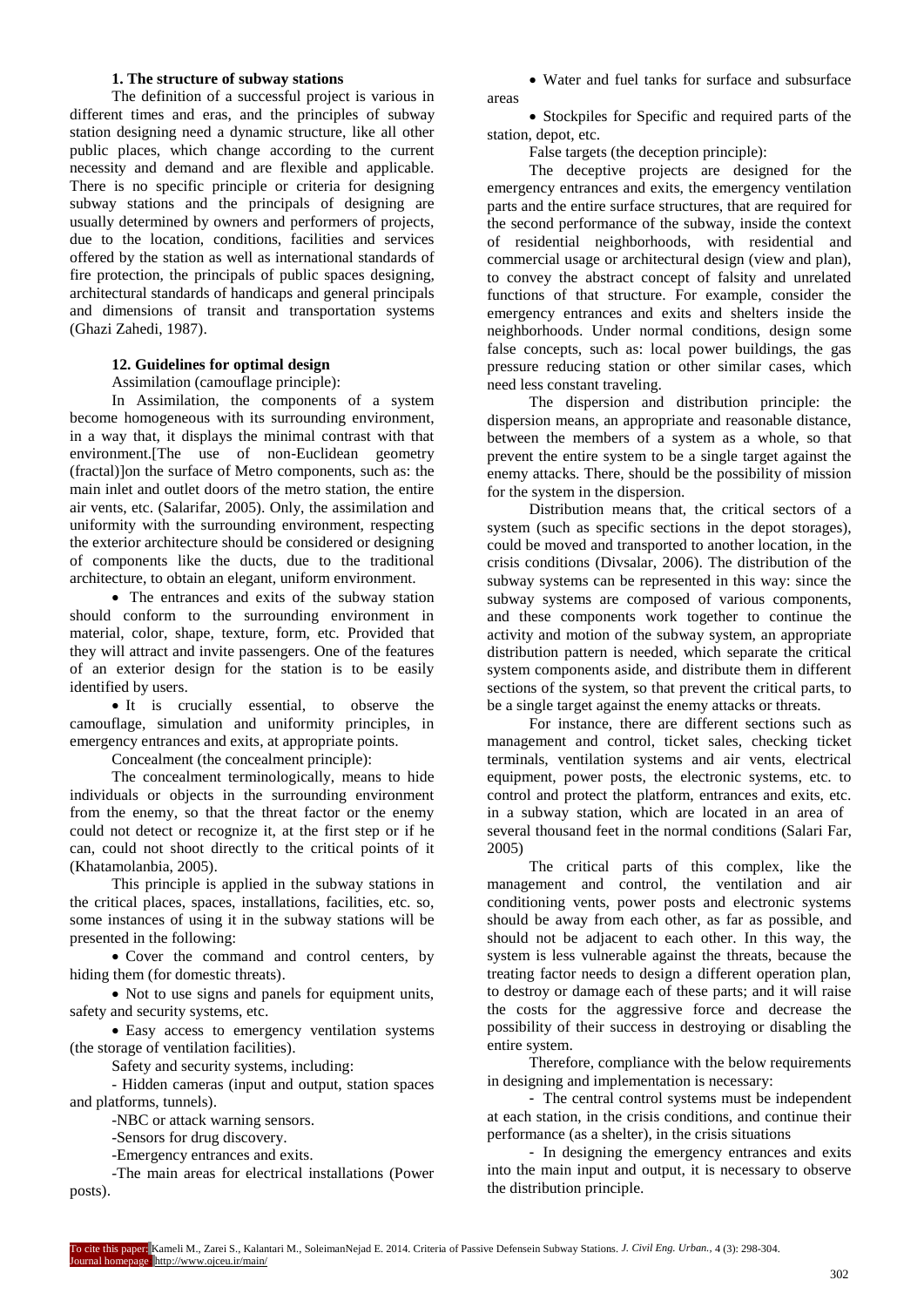- Using multiple ventilation shafts along the way, at appropriate intervals between them, as well as consideration of their appearance and location, due to the importance and value of a good performance.

- The main and the emergency power distribution panels and posts should not be installed in the same location and space, in the subway system.

- Because the parking lots, garages and depots are located on the surface, it is necessary to consider some measures, to separate and distribute their important pieces and tanks.

The entrances and exits: designing normal and emergency entrances and exits, based on the passive defense criteria, provide the possibility of rescue operations to disaster victims more readily, in the underground spaces, when they are damaged by the enemy offensive weapons. One of the subway station parts, that is threatened, is its input and output, and it is required to install and build two main entrances and exits for the low or medium population areas, and three or four, for crowded areas (in the cross stations), in opposite sides of the station (Dehghani, 2007).

Restoration: one of the passive defense methods in the subway system, as a transportation system and a safe defensive residence, is the restoration and repair ability of the various sections and components. In this way, the damaged sections and components by the enemy invasion, can be repaired and reconstructed rapidly and with low costs. Security and stability: the metro subsurface spaces are known as the strong and appropriate fortifications, with high resistance against the effects of enemy weapons.

Applying the passive defense measures in architectural design of these structures, makes them more resistant and stable. In this case, a subsurface structure should have an appropriate depth, and have the minimal dependence to the surface installations, and have a good performance and operation at the time of city crisis (Volvy, 2011).

Optimal site selection: it means the selection of a proper place for a project, where all affecting conditions and factors on the project are considered. Site selection requires a high percent of study and design, since various aspects should be examined for that. If an appropriate site selection took place at first, and the protection, security and safety practices employed, the equipment and experts will be maintained with a low cost (Ashtiani, 1990). Site selection is one of the fundamental and essential activities in a study, and is a software and Brain ware activity. If we suppose the subway system as an economic project, and ignore the defensive issues, the site selection based on the affective factors and criteria for a public civil transportation, is still an important issue that only involves some factors like the population, the density, the access and the technical factors. And the main goals of it, in such situation, includes: transporting passengers, reducing the city traffic, more speed in urban travels and….; but if we suppose a secondary function for it, in crisis conditions, then, the site selection will be associated with the passive defense discussions.

In this case, in addition to the above-mentioned factors, the following effective factors should be considered:

Access to the open areas, access to the medical care and relief centers and …

- Establishing a secure cover to prevent the underground facilities due to the enemy weapons power.

# **CONCLUSION**

The subway stations are one of the underground structures with long life (high service life) and continuous operation and frequency of users (the general public). So in designing, establishing and operation of subway stations, the progress of enemy weapons should be considered and the necessary actions should be taken and then with using the latest scientific achievements and technical knowledge of the world, we can neutralize or reduce the enemy power. This important matter will be done by employing the effective methods and scales of passive defense to counter the enemy's capabilities. Therefore, this is necessary to employ passive defense considerations in a subway station when we study and design the Metro line networks and stations and other parts so that the advisor's plan contains the characteristics and considerations of passive defense and all of subway constructions meet the crisis conditions needs.

So by employing the guidelines and the processes of approved passive defense proposals which are ready at executive organizations as well as the permanent committee of passive defense about the centers in operation, construction and implementation and also centers in study and design and based on the implementation regulation, section 11 of Act 121 in the law of the Fourth Plan, the passive defense Preparations should carry out in all plans and projects. These preparations should conform to the guidelines and processes of passive defense project performance at centers in operation.

# **14. Suggestions**

• The access between the subway and special buildings or outside for safety, legibility, ease and speed of traffic must be carefully designed. A maximum radius of 500 meters to subway shelter is recommended.

 Within radiuses more than 500 meters, the access to the subway is through a medium like subsurface accesses from buildings to underground space and the Metro which is located inside the radius of 500 meters.

 Some facilities are predicted in Metro lines for the conditions of destruction and closure of Metro parts to provide the continuity of connection with the surrounding environment. Therefore, it is better to create some emergency exits with a depth more than the depth of refugees gathering place.

• It is rather for refugee population not to stop and settle in the subway stations more than 24 hours. This makes the subway networks as the main access route and safety traffic way in the heavy air and missile strikes. But it prevents it becoming the permanent gathering place for refugees and provides the required space to conduct them to the less vulnerable environments.

• The subway lighting system should be based on independent and CFLs facilities. In this system the lighting is very low and only for finding the direction and a short timely settlement of the refugees, so the required lighting facilities in subway networks include the ventilation system, the minimal light, the alarm system,